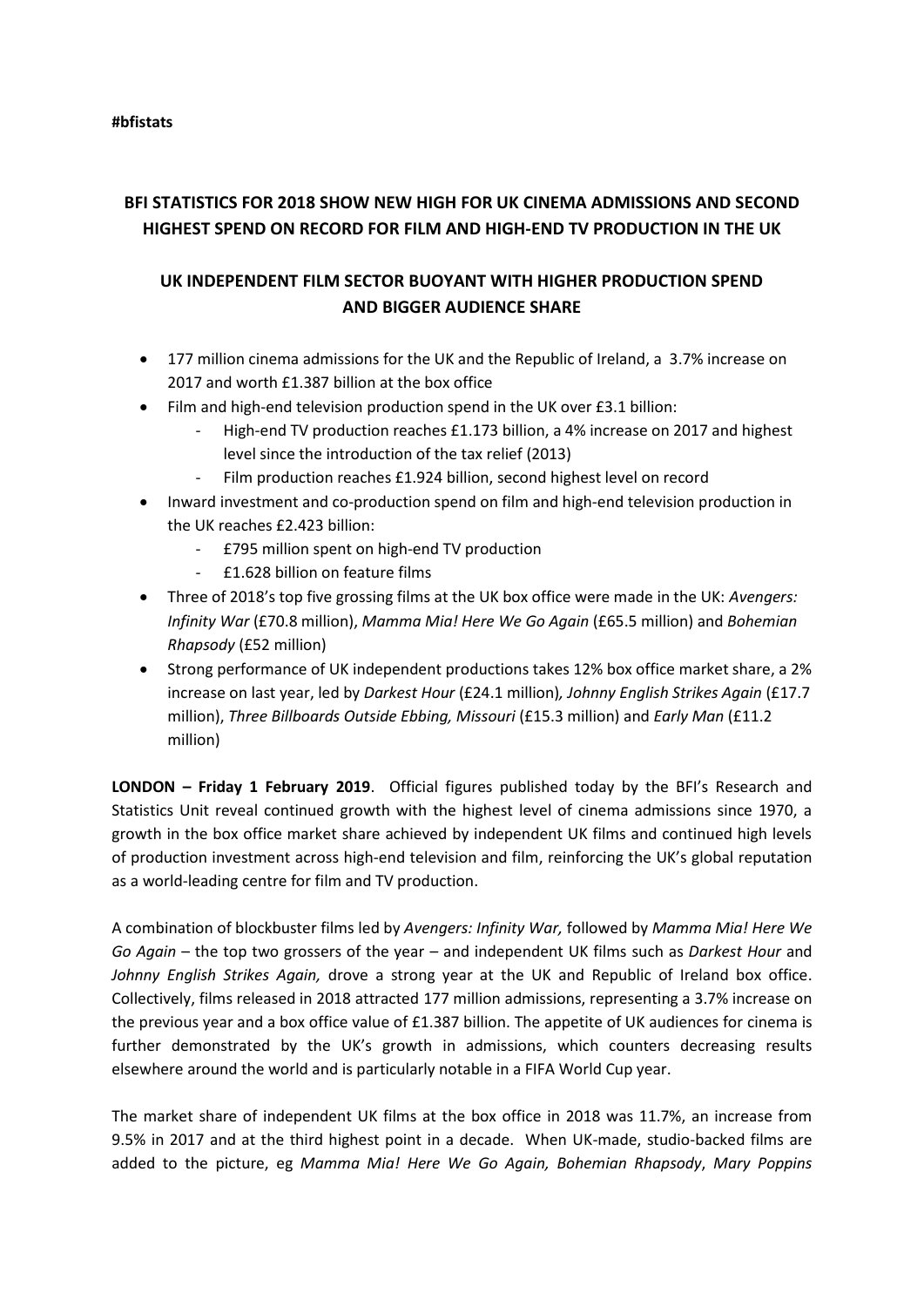*Returns* and *Fantastic Beasts: The Crimes of Grindelwald,* the full UK market share increases to 44.8%, the highest since records began.

The spend on high-end television and film production in the UK in 2018 reached £3.1 billion. This is the second highest year on record, following 2017's record performance of £3.28 billion, demonstrating the continued world-class excellence of UK talent, crews, VFX and production services, locations and the supportive fiscal environment created by the UK's creative sector tax reliefs, which collectively attract vital inward investment into the UK film economy and support indigenous production.

Films made in the UK in 2018 and in the pipeline for release in 2019/2020 includes both inward investment blockbusters such as JJ Abrams' *Star Wars Episode IX*, Kenneth Branagh's *Artemis Fowl*, Dexter Fletcher's *Rocketman*, Stephen Gaghan's *The Voyage of Doctor Dolittle*, Michael Engler's *Downton Abbey*, Gavin Hood's *Official Secrets*, Patty Jenkins' *Wonder Woman 1984*, Tom Harper's *The Aeronauts*, Rob Letterman's *Pokemon: Detective Pikachu*; and independent UK films including Danny Boyle's *All You Need Is Love*, Gurinder Chadha's *Blinded by the Light,* Romola Garai's *Outside*, Rupert Goold's *Judy*, Philippa Lowthorpe's *Misbehaviour,* Marc Munden's *The Secret Garden*, Billie Piper's *Rare Beasts* and Richard Starzak's *Shaun the Sheep Movie: Farmageddon*.

The surge in new high-end television productions made in 2018, which achieved a record year-onyear spend, included *The Crown, The ABC Murders*, *Black Mirror*, *Call the Midwife*, *Catherine the Great*, *Death & Nightingales*, *The Durrells, His Dark Materials*, *Luther*, *The Little Drummer Girl, Les Misérables*, *Pennyworth, The Rook, The Spanish Princess, The Trial of Christine Keeler*, *Torville & Dean*, *The War of the Worlds* and *The Witcher.*

**Margot James, Digital and Creative Industries Minister** said: "These statistics confirm yet again that the UK is truly a global powerhouse for the screen industries, with a strong showing from our independent film sector. Billions of pounds are spent every year on film and high-end TV in the UK, and we will continue to back the sector to further strengthen this success story."

**Amanda Nevill CBE, CEO of the BFI**, said: "In a time of seismic change, today's figures prove that film and television are thriving, a vital creative industry that is outstripping other sectors. With spend for film and high-end television production at almost £3.1 billion, we remain one of the most in demand places in the world to create moving image content. The benefits are being felt UK-wide with production expanding in the nations and regions, boosting the economy, building skills, creating jobs and giving opportunities for people of all backgrounds to join our industry. Film is a global business and our creativity and talent remain one of the UK's most potent exports as we navigate new relationships internationally. Audiences are increasingly watching film and television on a variety of platforms and at the same time are going to the cinema more than ever. Such a healthy market share for independent UK films suggests that audiences' appreciation for home grown stories, as well as big global blockbusters, is on the rise."

**Adrian Wootton OBE, Chief Executive of the British Film Commission and Film London**, said: "It is hugely rewarding to see today's figures reflecting the UK's flourishing screen sectors. Film and highend TV are big business and year after year we are privileged to welcome inward investment productions to every region and nation of the UK, drawn here by our global reputation as a leading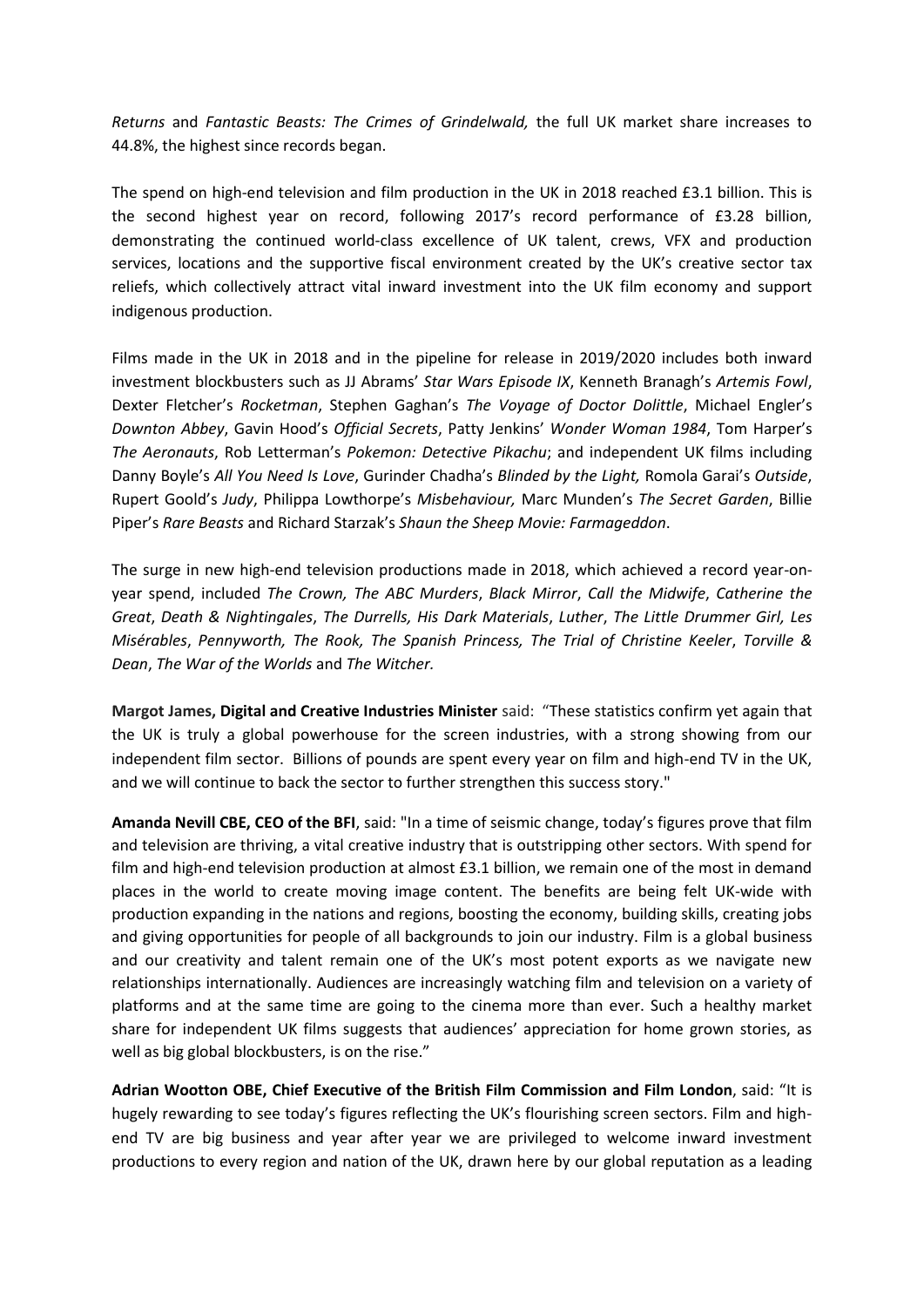centre for world-class talent, facilities and technical expertise. This demand, and our collective success in consistently delivering at the highest level, ensures we are able to continue driving economic growth and job creation, which in turn provides training opportunities for talent from every background. Such is the volume of incoming projects, throughout 2018 we saw significant increases in the value of film and HETV based in the UK the previous year – increases of 10% and 18% respectively - so we look forward to revisiting 2018's inward investment figures later in the year."

### **YEARLY STATISTICS IN DETAIL**

#### **Film production in 2018**

The year saw 202 feature films go into production with an interim total spend of £1.924 billion, the second highest recorded level of production spend on record. This interim spend figure is an 11% decrease on 2017's record consolidated spend in 2017 of £2.153 billion, however the two annual spend figures are not like-for-like. At this point last year, the interim production spend reported across all categories of film productions was £1.91 billion (later consolidated at £2.15 billion), thus the 2018 spend indicates a level of consistency in spend. Consolidated spend figures for 2018 will be published later this year.

Of the 202 films which went into production in 2018, 131 were domestic UK films with a total interim spend of £295.3 million, up 17% from £253 million last year. Independently produced domestic titles in 2018 include Shola Amoo's *The Last Tree*, Danny Boyle's *All You Need Is Love*, Peter Cattaneo's *Military Wives*, Kenneth Branagh's *All Is True*, Simon Bird's *Days of the Bagnold Summer*, Dominic Brigstocke's *Horrible Histories the Movie: Rotten Romans,* Gurinder Chadha's *Blinded by the Light,* Romola Garai's *Outside*, Sarah Gavron's *Untitled Girls Film*, Rupert Goold's *Judy*, Hong Khaou's *Monsoon,* Catherine Lindstrum's *Nuclear*, Philippa Lowthorpe's *Misbehaviour*, Marc Munden's *The Secret Garden,* Sacha Polak's *Dirty God,* Billie Piper's *Rare Beasts,* Craig Roberts' *Eternal Beauty,* Jerry Rothwell's *The Reason I Jump*, Marjane Strapi's *Radioactive*, Richard Starzak's *Shaun the Sheep Movie: Farmageddon* and Jessica Swales' *Summerland.*

The commercial and cultural strength of the UK's production sector is grounded in international confidence in the excellence of UK crews, the quality of the UK's state-of-the-art studios and facilities, our film-friendly locations, the expertise provided by the British Film Commission, which is funded to deliver on inward investment, and the attractive fiscal environment created by the Government's screen sector tax reliefs. This winning combination continues to cement the UK's reputation as the global destination of choice for film and TV production as well as making exportable films and television programmes.

2018 saw £1.60 billion being spent by 51 major inward investment films basing themselves in the UK, in comparison to the interim spend reported this time last year of £1.69 billion. 2017's spend was finally consolidated at £1.868 billion, therefore 2018's final figures can be anticipated to follow similarly.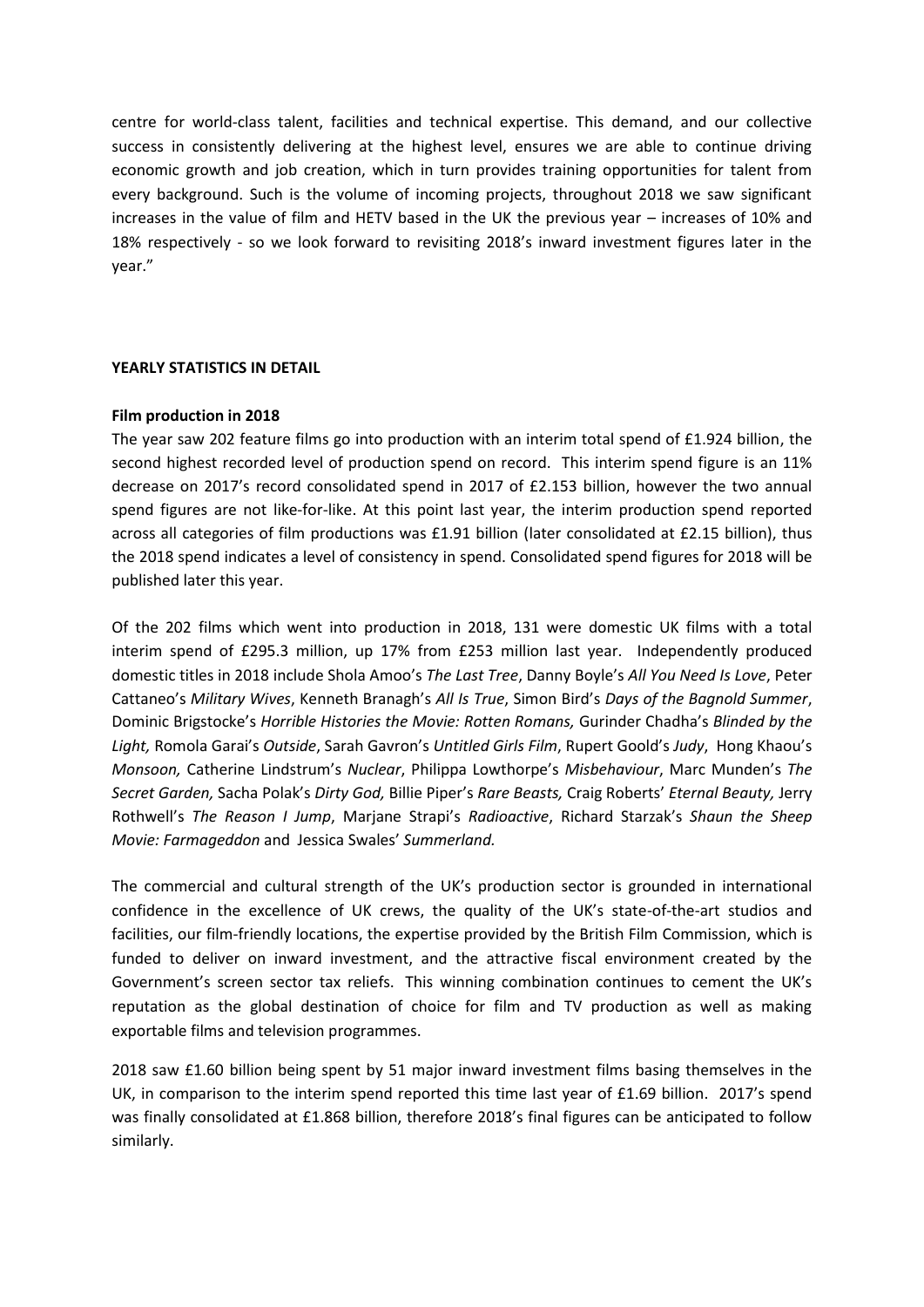Inward investment films made in the UK during 2018 include JJ Abrams' *Star Wars Episode IX,* Tom Harper's *The Aeronauts*, Kenneth Branagh's *Artemis Fowl*, Dexter Fletcher's *Rocketman*, David Leitch's *Hobbs and Shaw*, Jean-Philippe Vine's *Ron's Gone Wrong*, F Gary Gray's *Men in Black International*, Thea Sharrock's *The One and Only Ivan*, Bill Condon's *The Good Liar*, Gavin Hood's *Official Secrets*, Jon Watts' *Spider-Man: Far From Home*, Guy Ritchie's *Toff Guys*, Ric Roman Waugh's *Angel Has Fallen,* Paul Feig's *Last Christmas*, Patty Jenkins' *Wonder Woman 1984* and Stephen Gaghan's *The Voyage of Doctor Dolittle*. Inward investment films scheduled for production this year including the new James Bond film, *Black Widow, Mobius, Kingsman: The Great Game* and *1917*.

There were 20 UK co-productions going into production in 2018 with a spend of £24.0 million compared to the interim spend in 2017 of £29.4 million (published January 2017), later consolidated at £32.0 million. Co-productions included Ken Loach's *Sorry We Missed You,* Agnieszka Holland's *Mr Jones,* Jessica Hausner's *Little Joe,* Nick Rowland's *Calm With Horses,* Seamus Murphy's *A Dog Called Money,* Sean Durkin's *The Nest* and Huang Jianxin's *Special Couple.* 

## **High-end TV production in 2018**

2018 has seen a further boost in high-end television productions made in the UK with an interim spend of £1.173 billion across 119 productions; an increase of 4% on 2017's consolidated spend of £1.13 billion and also the highest level of spend since the introduction of tax relief.

Of the 119 high-end TV titles, 55 were domestic UK productions with a spend of £378.0 million, a 19% increase from the consolidated spend of £319 million in 2017. Domestic UK high-end TV titles include *Luther, Tin Star, The War of the Worlds*, *The ABC Murders, The Cry*, *Ghosts, Derry Girls, Torville & Dean*, *Death and Nightingales*, *Clique, Gold Digger* and *The Trial of Christine Keeler*.

The 64 inward investment and co-production high-end TV productions delivered an interim spend of £794.5 million which is the second highest level since reporting began. Although the 2018 interim spend is a decrease of 2% on 2017's consolidated spend of £810.7 million, at this point last year the interim spend was £684.0 million across 49 productions. High-end international TV productions made in the UK last year include *The Crown, Krypton*, *The Rook*, *The Spanish Princess*, *His Dark Materials, Pennyworth, Four Weddings and a Funeral.* High-end TV productions due to go into production this year include *The War of the Worlds*, *Dracula, Alex Rider* and *Outlander*, which has been based in Scotland since 2013, has been recommissioned for a further two seasons.

## **Animation television programme production in 2018**

At the time of reporting, 20 animation television programmes went into production in the UK in 2018, with a spend of £39.6 million. Of these, 15 were domestic UK productions and 5 were inward investment or co-productions. However, there is a significant time-lag with animation data, with the interim 2017 spend of £54.1 million across 21 productions rising to £70.7 million spend across 46 productions later in the year.

Animation programmes that went into production in 2018 include *Norm of the Forest, Jessy & Nessy, Hey Duggee Series 3, Bing Series 4, Go Jetters Series 3* and *Clangers Series 3.* 

#### **Box office in 2018**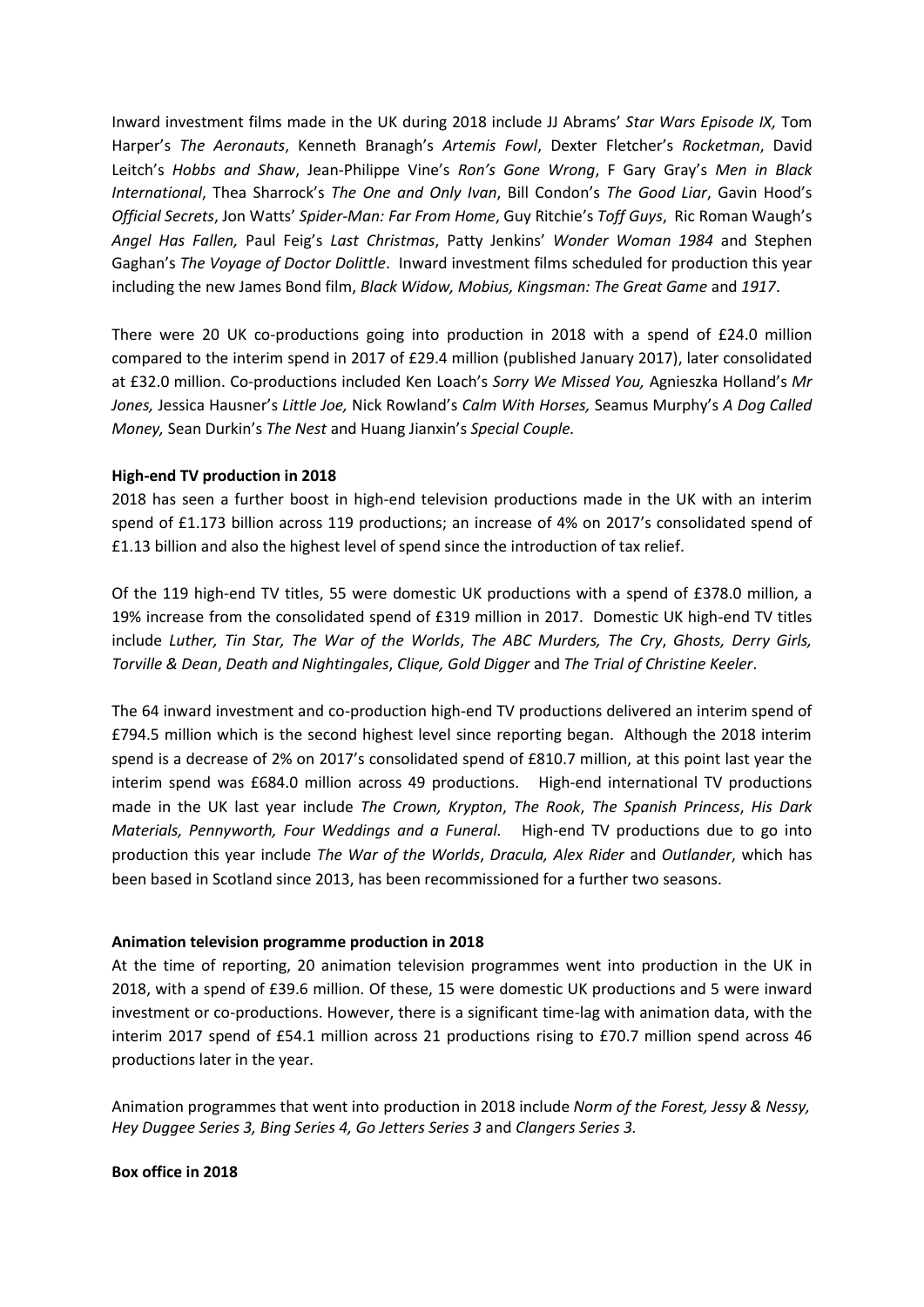Leading the box office was *Avengers: Infinity Wars*, which took over £70.8 million, followed by *Mamma Mia! Here We go Again* (£65.5 million), *Incredibles 2* (£56.2 million), *Bohemian Rhapsody* (£52.0 million) and *Black Panther (£50.6 million).* Nine of the year's top 20 performing films at the UK box office were UK/USA productions (ten including *Peter Rabbit* which was Aus/USA/UK) using the UK's facilities, talent, crew and locations, again demonstrating the strength of the UK as a global production base, making films that export worldwide.

The market share of independent UK films at the box office in 2018 was 11.7%, an increase from 9.5% in 2017 and at the third highest point in a decade. When UK-made, studio-backed films are added to the picture, eg *Mamma Mia! Here We go Again, Bohemian Rhapsody*, *Mary Poppins Returns*, and *Fantastic Beasts: The Crimes of Grindelwald,* the full UK market share increases to 44.8%, the highest since records began.

*Darkest Hour* was the leading independent UK film released in 2018, with £24.1 million at the box office followed by *Johnny English Strikes Again* (£17.7 million), *Three Billboards Outside Ebbing, Missouri* (£15.3 million) and *Early Man* (£11.2 million). The top 20 films illustrate the continued range of independent UK films which achieved success at the box office with different genres and filmmaker voices. There were stories rooted in important historical events such as *Darkest Hour* and *Peterloo*; cinematically visionary films such as *Widows* and *Phantom Thread*; stories originating from literary work such as *the Guernsey Literary and Potato Peel Pie Society* and *The Children Act*; British comedy with *Johnny English Strikes Back*; animation with *Early Man* and *Isle of Dogs;* and contemporary British stories that struck a chord with audiences such as *King of Thieves.*

## **ENDS**

## **For more information:**

**Tina McFarling, Media Advisor, Corporate, Industry & Partnerships** Tel: 020 7957 4797 / 07879 421 578 / email: [tina.mcfarling@bfi.org.uk](mailto:tina.mcfarling@bfi.org.uk)

**Colette Geraghty, PR Advisor, Industry & Corporate** Tel: 020 7173 3256 / 07957 864 362 / **[colette.geraghty@bfi.org.uk](mailto:colette.geraghty@bfi.org.uk)**

**Judy Wells, Head of Press and PR** Tel: 020 957 8919 / 07984 180 501 / email: [judy.wells @bfi.org.uk](mailto:judy.wells@bfi.org.uk)

#### **Notes to editors:**

**Download the BFI Research and Statistics Unit releases covering the UK box office in 2018 and film production in the UK in 2018: [http://www.bfi.org.uk/education-research/film-industry-statistics](http://www.bfi.org.uk/education-research/film-industry-statistics-research/official-statistics-release-calendar)[research/official-statistics-release-calendar](http://www.bfi.org.uk/education-research/film-industry-statistics-research/official-statistics-release-calendar)**

#### **About the BFI**

The BFI is the UK's lead organisation for film, television and the moving image. It is a cultural charity that: